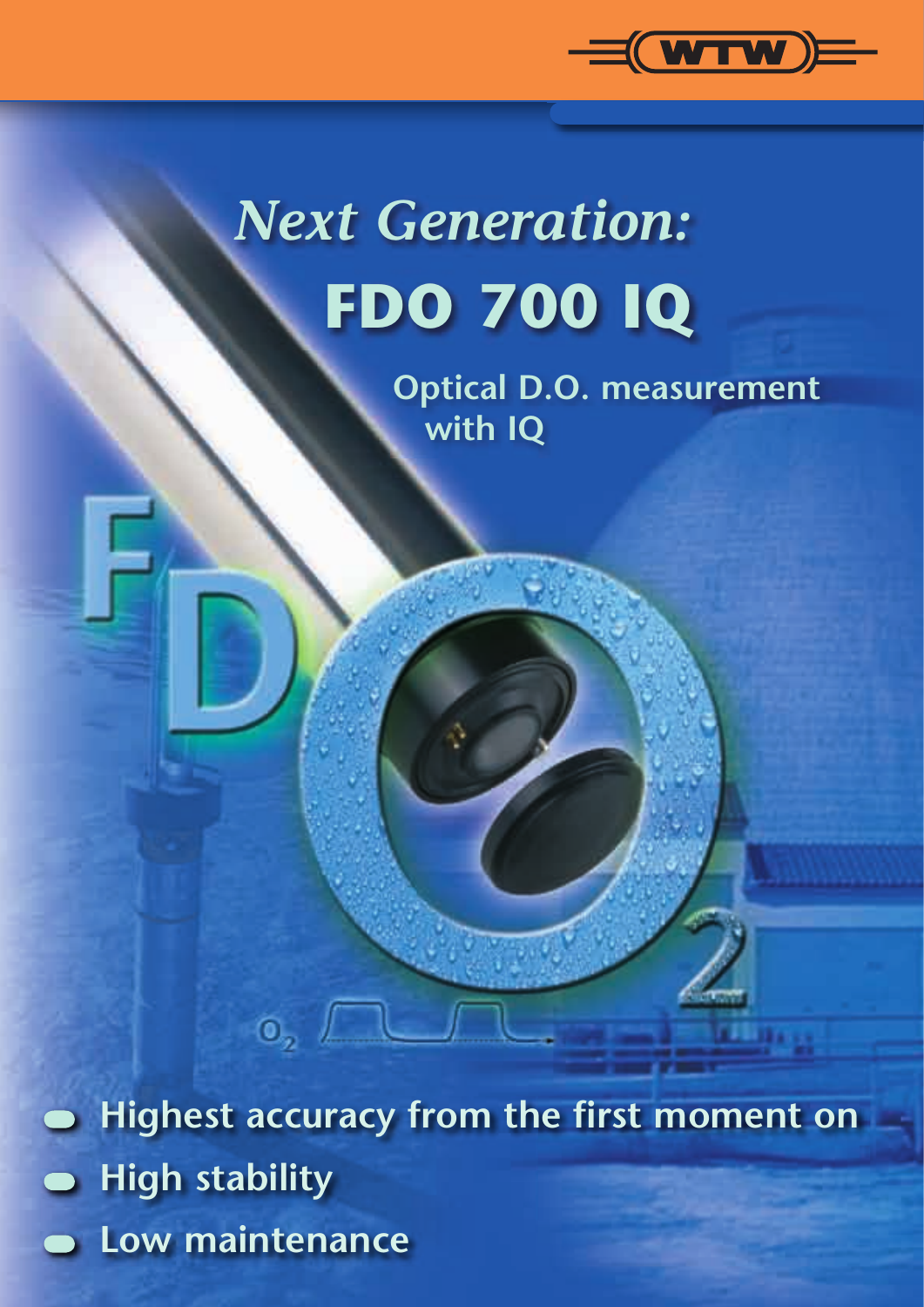#### *Next Generation...*

## **from the first moment on**

# **Example 18 All of the first moment on**<br>  **with lQMC-technology**<br>
<br>  **with lQMC-technology**<br>
<br>  **Each membrane** is individually<br>
calibrated.<br>
<br> **Calibrated.**<br>
<br> **Calibrated.**<br>
<br> **Calibrated in a memochip**<br>
<br> **CALI data is ...through intelligent membrane with IQMC-technology**

- Each membrane is individually calibrated.
- The values are determined at a factory calibration (which defines the complete characteristics of the membrane).
- All data is stored in a memo chip which is permanently fixed to the membrane.
- Data is automatically transmitted when the membrane is fitted to the sensors.

which is permanently fixed to<br>the membrane.<br>
• Data is automatically<br>
transmitted when the<br>
membrane is fitted to the<br>
sensors.<br>
This means highest accuracy<br>
through the whole lifetime<br>
(even after a replacement of the<br>
me This means **highest accuracy through the whole lifetime** (even after a replacement of the membrane).

**C2-calibrated** 

**.** 

### **IQMC-calibrated membrane**

#### **...through C2-calibrated optics**

Calibration of light beam run-time against the speed of light c as a natural constant

- The optics of each sensor is factory calibrated to the **Coherent Calibration** (C2) method.
- The data is permanently stored in the sensor.
- The speed of light is used as a reference for calibrating the optics.

**The accuracy achieved is superior to other methods**.

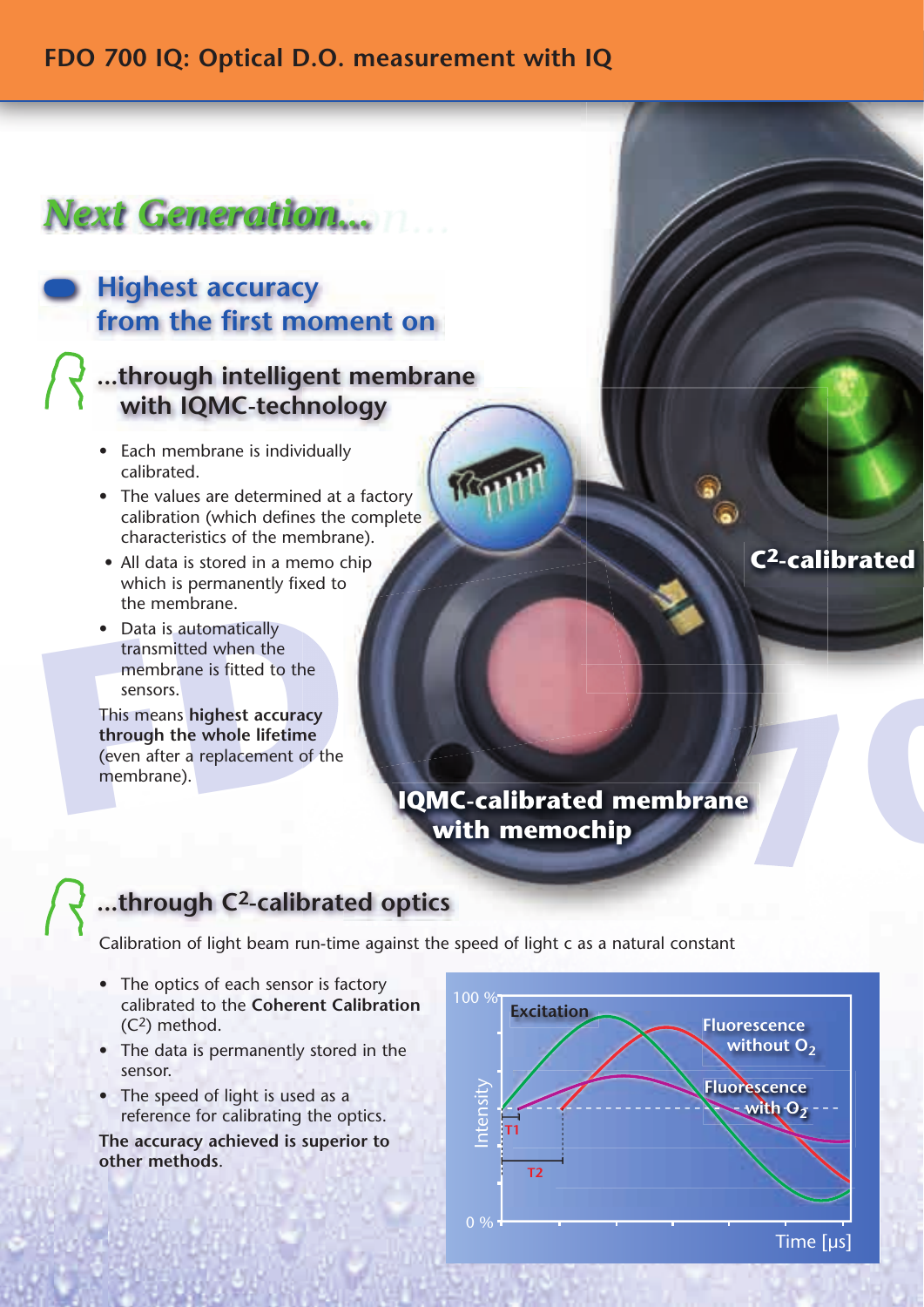

#### **High stability – Low maintenance**

#### **...through EPRS-referencing method**

EPRS stands for **E**qual **P**ath **R**eference **S**ystem = Equal excitation and reference paths

- Identical optical paths for measuring and reference channel
- Identical components for measuring and reference channel
- Same wavelength

This means:

**700 IQ Minimum of drift** for the optical system **through the whole lifetime.**



#### **...through "Soft Green Light" Technology**



Green light is in comparison with UV light (sunlight / blue light) a **"soft" light.** "Green light technology" **prevents early bleaching** (aging) of the dye.

> Thus **extreme long-life stability** is achieved which provides **high accuracy and low drift** over a very long period of time.

#### **optics**